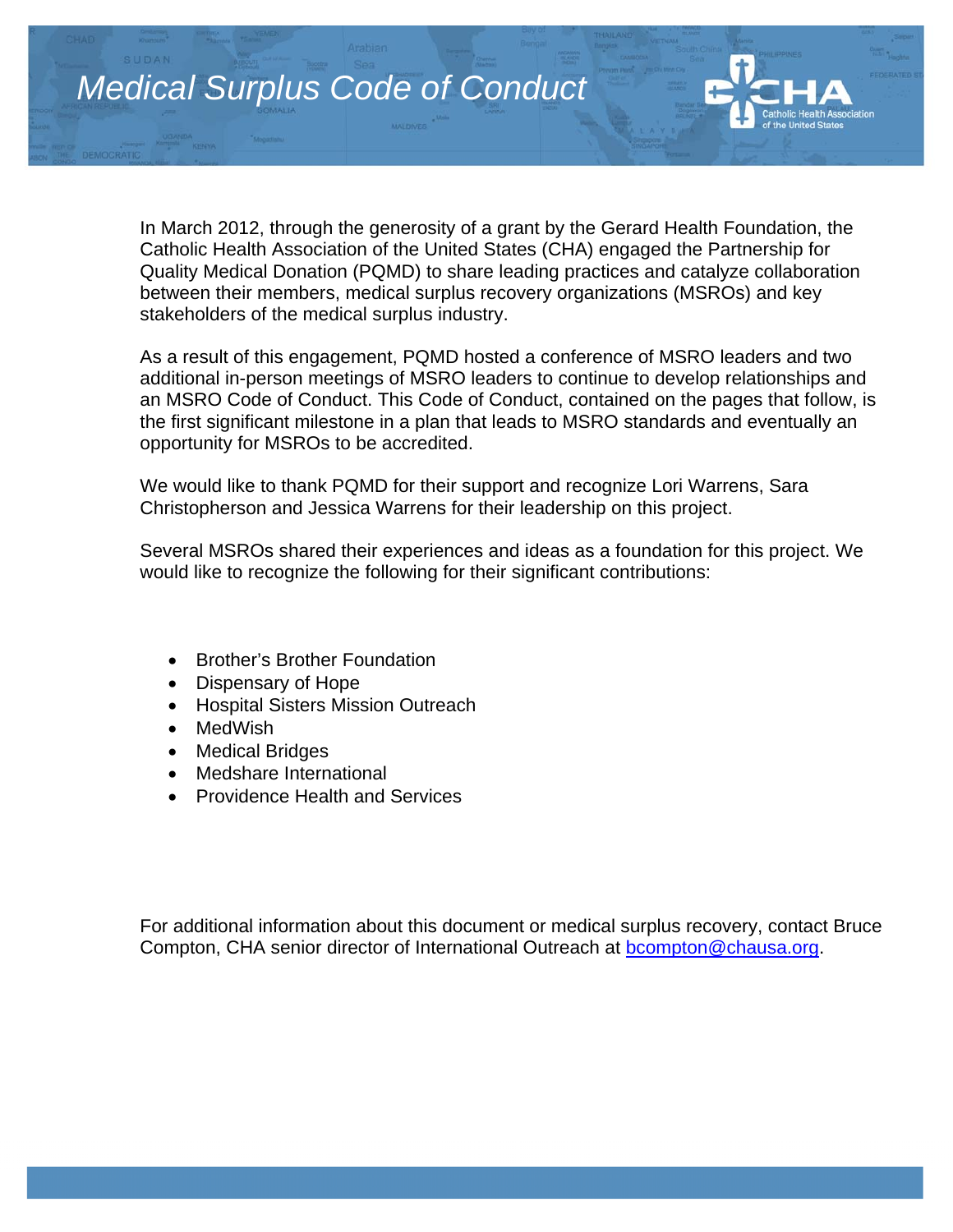

# Code of Conduct

MSRO Network

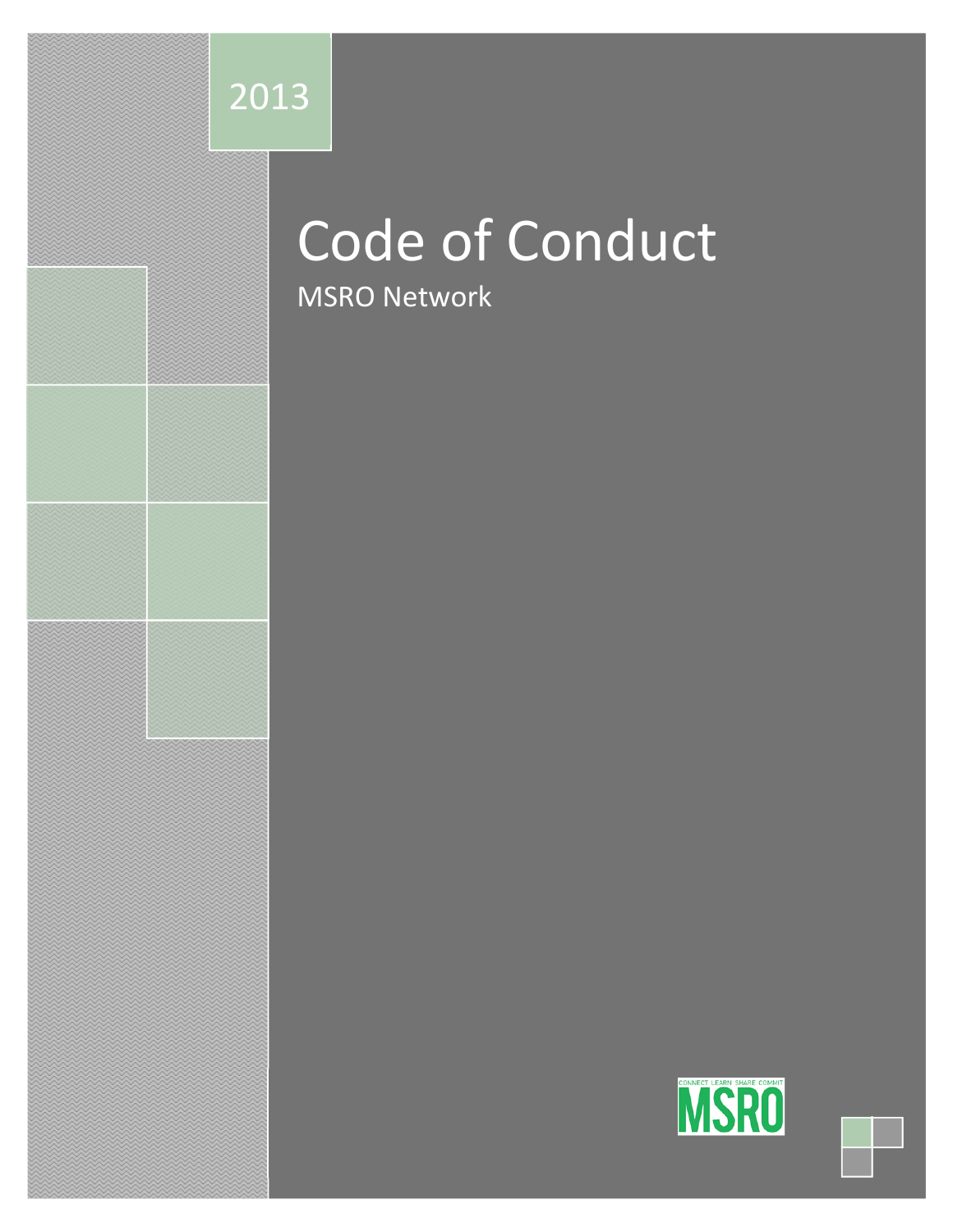

# **Table of Contents**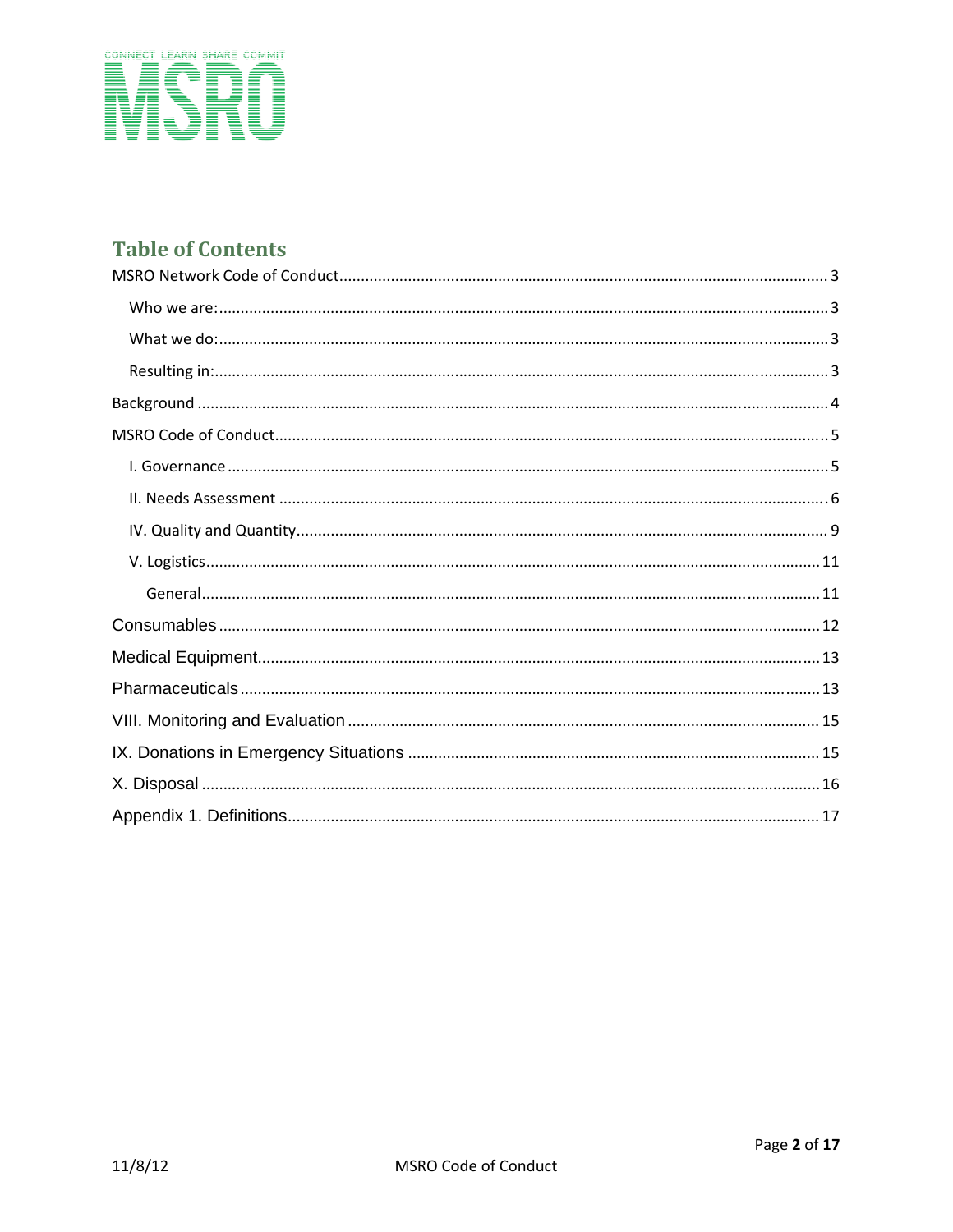# **MSRO Network Code of Conduct**

#### **Who we are:**

The MSRO Network is a nation-wide consortium of medical supply recovery organizations (MSRO) dedicated to increasing quality and impact in recovery, access and utilization of medical supplies and equipment donated to hospitals, clinics, programs and organizations providing health services domestically, and internationally.

#### **What we do:**

MSROs work with hospitals, manufacturers and non-profit healthcare providers to recover, redistribute and effectively utilize high-quality medical supplies and equipment to improve the health of those in need. This work demonstrates respect for humanity and for our natural and material resources.

Working in collaboration with all stakeholders and with independent accreditation entities, the MSRO Network establishes, publishes and advances standards of practice to guide operations and decisions of its membership, the MSRO industry, donor organizations, funders and healthcare providers.

#### **Resulting in:**

The MSRO Networks member organizations commit to a path toward accreditation with progress documented by self-assessment, independent evaluation and the MSRO Network's peer review.

Supporting continuous quality improvement, the MSRO Network provides a platform for resource sharing and dissemination of model programs; ensuring member organizations have access to state-of the-art innovations and the resources necessary for implementation.

The MSRO Network's combined scope of service, information and engagement of the global community attracts challenges and equips manufacturers, hospitals, healthcare systems, and funders dedicated to creating a robust healthcare system for the poor and vulnerable around the world.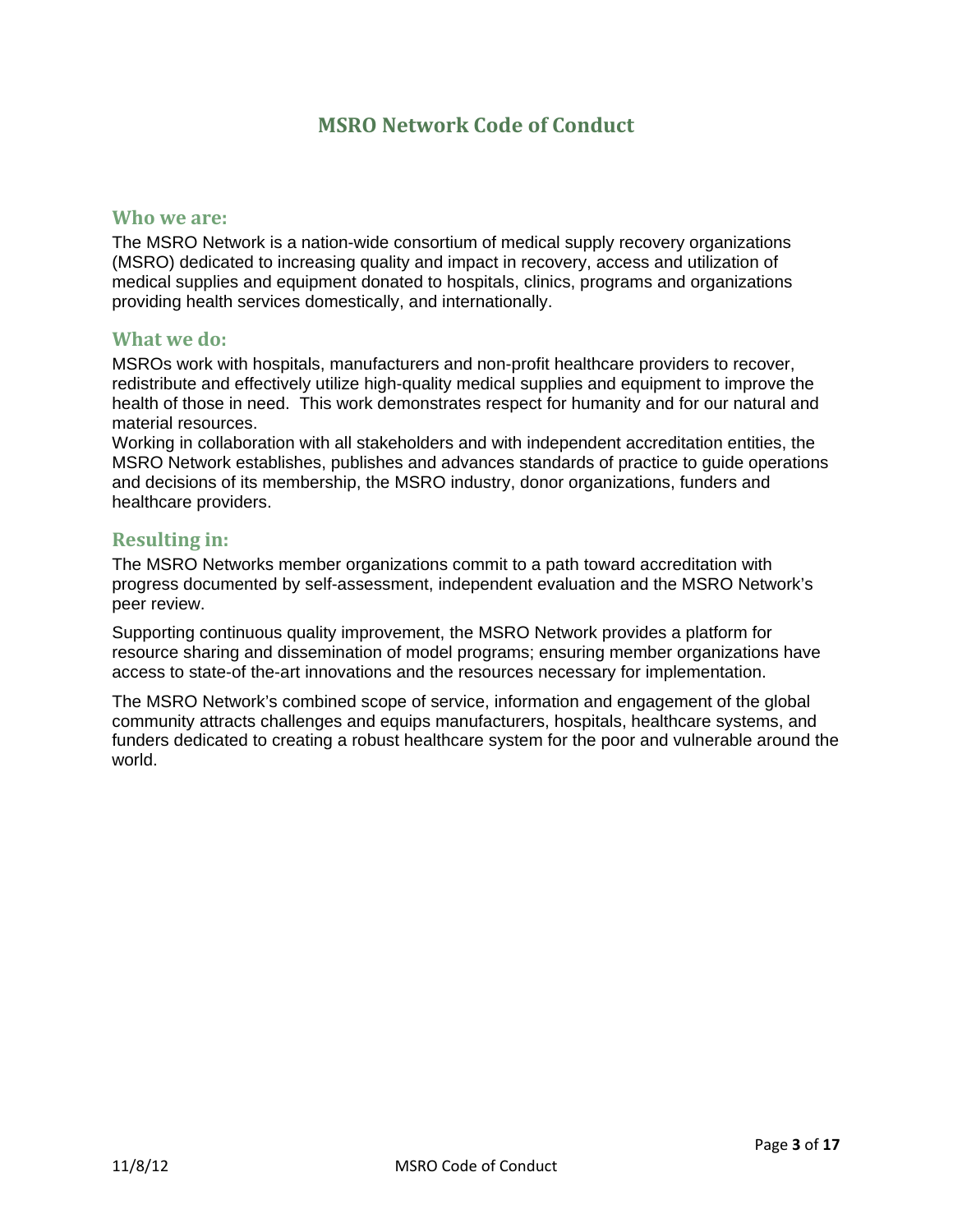# **Background**

The Medical Surplus Recovery Organization (MSRO) Code of Conduct (Code) reflects the collective commitment of the medical surplus recovery community to adhering to quality practices and ensuring organization integrity. The Code acknowledges that the MSRO Board, staff and volunteers are ultimately responsible for setting and ensuring quality practices and organizational integrity. The Code also recognizes that policies, practices and procedures will vary and no two MSROs are exactly alike. However, voluntary standards that are developed, recognized and adopted by the MSRO community serve to define quality practices and communicate a level of professionalism that inspires public trust. The governance and program management elements outlined in the MSRO Code of Conduct are intended to guide the development of quality MSRO practices and provide benchmarks that can be used to measure adherence to the Code.

The Code applies to MSROs that are responsible for receiving donated medical products, sorting and preparing the products for distribution.

The code assumes that the intent of the donor is for the products to be used appropriately by the recipient and not enter the marketplace.

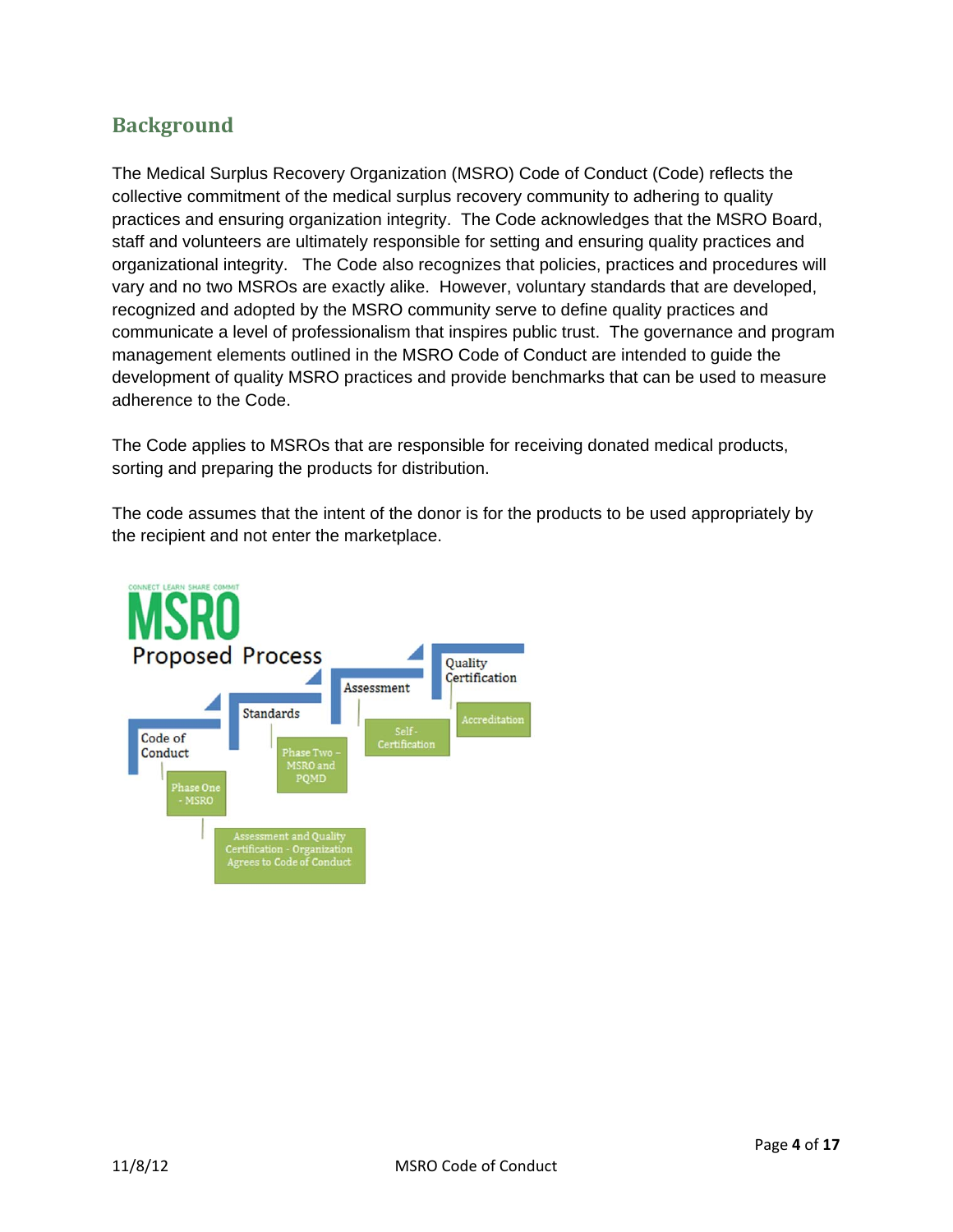# **MSRO Code of Conduct**

## **I. Governance**

Member organizations should have similar ethos and values, a commitment to serve qualified recipients without discrimination, a commitment to sustainable programming whenever possible, integrity, excellence, and organizational transparency.

Member organizations are encouraged to have a strong commitment to honoring diversity in the workplace and should adopt an anti-discrimination policy that applies to directors, employees, and volunteers.

Member organizations shall be governed fairly, impartially, and responsibly by an independent board of directors.

Member organizations shall conduct their finances in a way that ensures the appropriate use of funds and accountability to donors. This includes:

- Member organizations shall have an annual audited financial statement, conducted by an independent certified public accountant.
- Member organizations should be in compliance with generally accepted accounting principles (GAAP).
- Member organizations audited financial statement should be available upon request.

Member organizations should always respect the four core principles that form the basis of good medical equipment, consumables, and pharmaceutical donation practice:

- Donations of medical equipment, consumables, and pharmaceuticals should benefit the recipient to the maximum extent possible. All donations should be based on an expressed need. Unsolicited donations are discouraged<sup>1</sup>.
- Donations should be given with due respect for the wishes and authority of the recipient, and in conformity with the government policies and administrative arrangements of the recipient country.
- There should be effective coordination and collaboration between the donor and the recipient, with all donations made according to a plan formulated by both parties.
- There should be no double standard in quality. If the quality of an item is unacceptable in the donor country, it is also unacceptable as a donation.

<sup>1</sup> **The MSRO Network holds that unsolicited donations are unacceptable in non‐emergency and emergency situations.**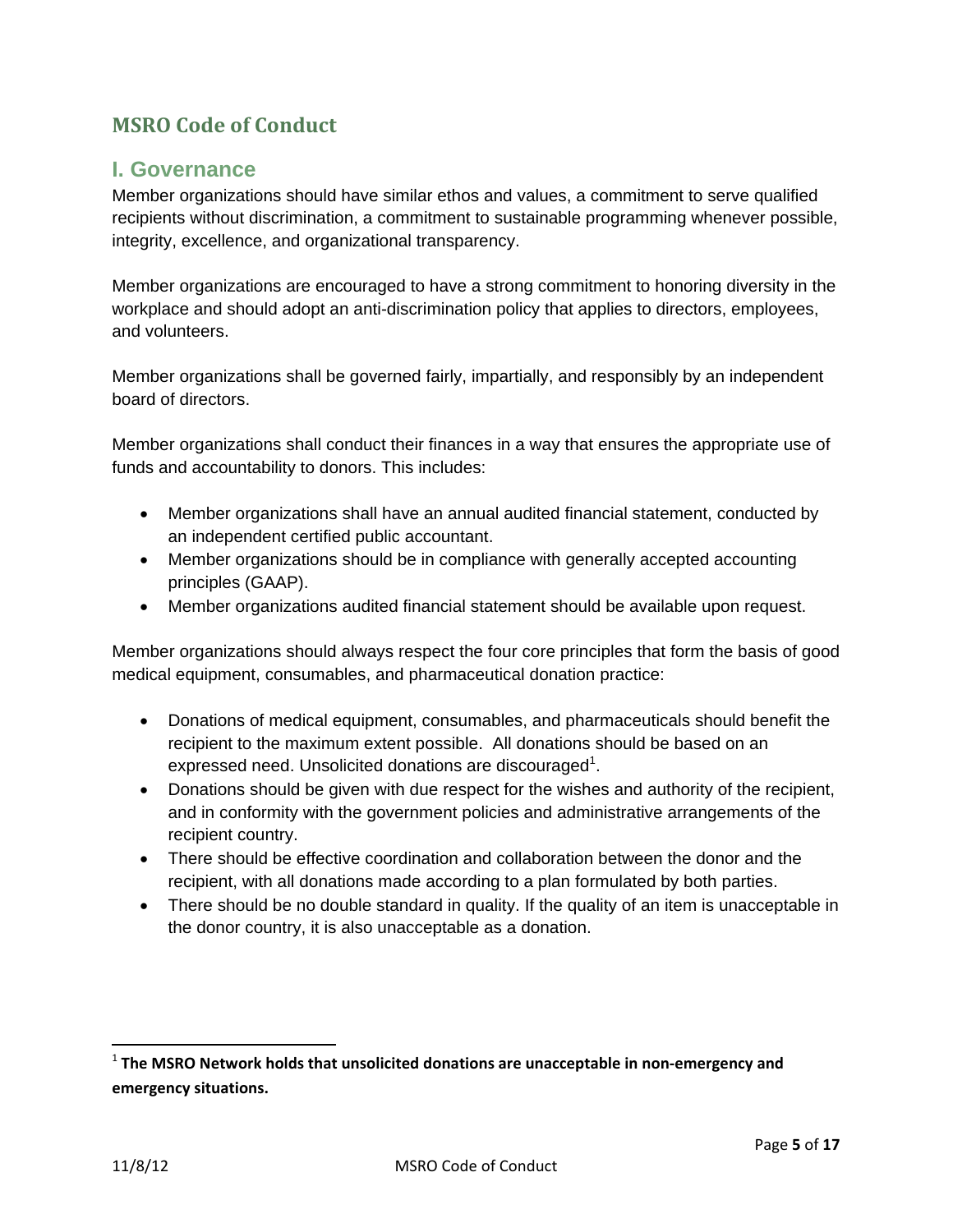# **II. Needs Assessment**

The Organization agrees to a cooperative and systematic process for determining and addressing needs, or "gaps" between current conditions and desired conditions or "wants". The discrepancy between the current condition and wanted condition must be measured to appropriately identify the need. The need can be a desire to improve current performance or to correct a deficiency. A needs assessment is a part of the planning process, often used for improvement in individuals, education/training, organizations, or communities.

A donation should only be made if it is based on an expressed need, and specifically requested by the in-country partner. Ensuring the appropriateness of a donation is one of the most important steps in any donation process. If a donation is not appropriate, it can create additional burden for the recipient. This is particularly true in disaster situations where inappropriate donations actually impede recovery efforts. Prior to shipping member organizations should have all product reviewed and approved by the recipient.

The guidance below outlines important steps that can be taken to help ensure that a donation is appropriate for the situation and recipient population. Information that should be collected and assessed includes:

- Demographics and socioeconomic status of the population being served.
- Whether or not the recipient organization has an understanding of the local healthcare infrastructure, including the location and capacity of healthcare facilities.
- Relevant information on the in-country partner's staff capacity and qualifications. This is done in order to determine the ability of the partner to effectively handle and distribute the donation.
- Information related to the quantity of product needed**.**
- The recipient organization's policies and plans for taking into account the medical culture, beliefs and traditional health practices.
- Important contact information for both the MSRO and recipient organization. This information should be exchanged in order to maintain effective communication throughout the donation process and as a resource in case questions arise.
- The logistics capabilities of that country in order to identify any potential problems or difficulties. Items to consider may include transportation network, customs/Ministry of Health (MOH) rules and regulations, import laws, local shipping and storage capacity, climate and security.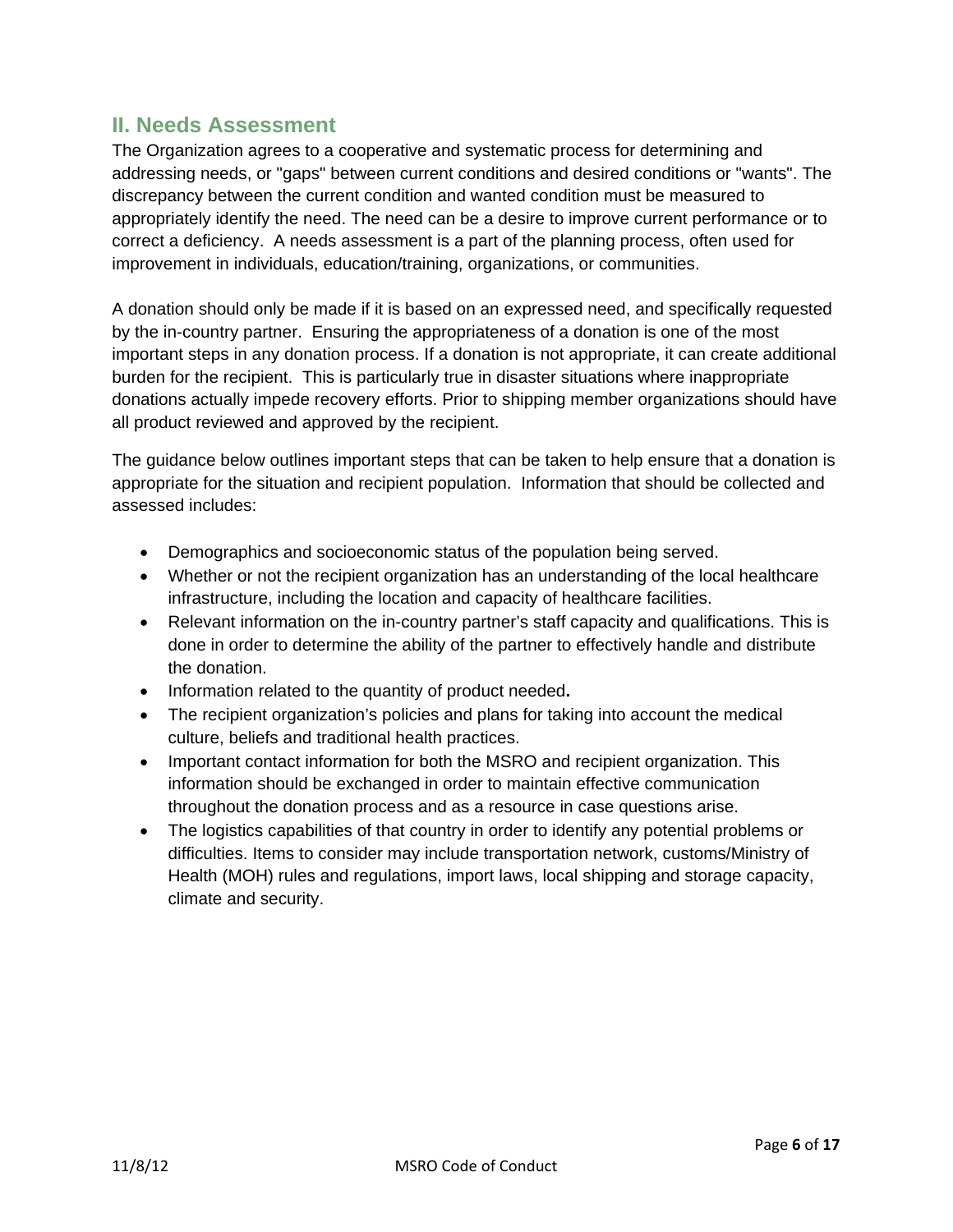# **Consumables**

Information specific to medical consumables that should be collected and assessed includes:

- The recipient organization's human resources capacity, in order to determine if it has access to the appropriate human resources to properly handle the donation**.**
- The appropriate product type and quantity, size, and material to address the health needs of the target population.
- The manufacturer's specifications for the exact piece of equipment that items are being donated to support**, when necessary for usefulness.**
- If the recipient organization has product disposal plan.

## **Medical Equipment**

Prior to the donation of a piece of medical equipment, the donating organization must assess the recipient's capacity to handle the device. Important factors to consider include but are not limited to available facilities, electrical and pneumatic power, heating ventilation, and air conditioning. In addition, it should be determined whether or not the recipient organization has access to properly trained clinicians and technicians, to install, operate, maintain, calibrate and repair the device**.** 

In considering the provision of health care equipment to developing economies, potential donors should think about the following desirable characteristics in such equipment:

- The technology is appropriate for the operating environment.
- Number of accessories required is minimal and/or will not pose significant challenges for the operation and maintenance of the equipment**.**
- Necessary operating supplies (particularly disposable) are available at an affordable cost.
- Standardization with other equipment in the locale.
- The piece of equipment has low energy consumption.
- The equipment uses environmentally friendly substances.
- The equipment is easy to maintain.
- The equipment has a reasonable tolerance to hostile electrical and physical environments.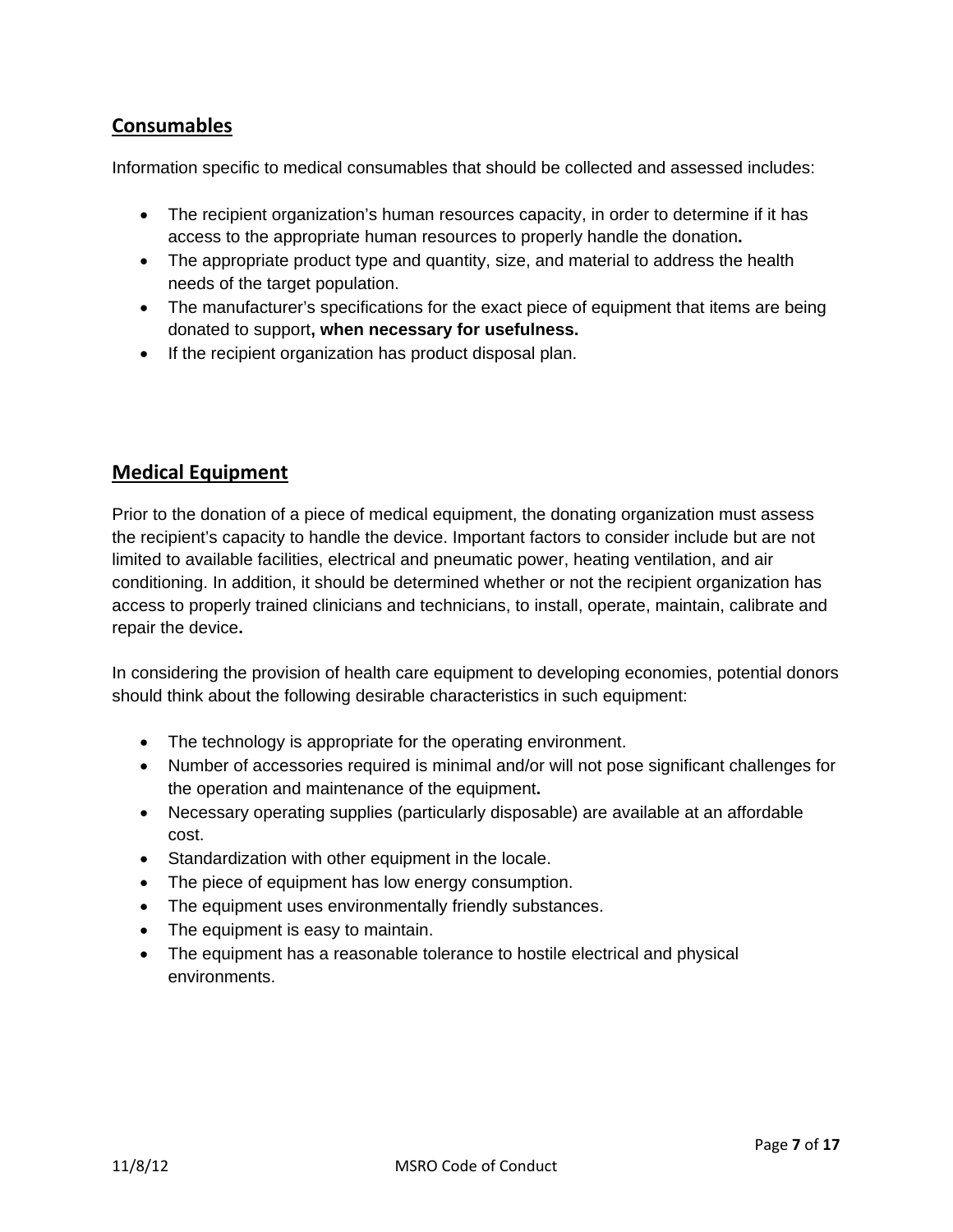Member organizations should provide the recipient with a responsible use guide that outlines the requirements for appropriate use and maintenance of the equipment, when applicable and possible. When a responsible use guide is not available, Member organizations must inform the recipient prior to shipping the equipment. The guide should address the following requirements:

- **Product brand** information.
- **Installation Location**: including floor loading capacity, ceiling height, and door width.
- **Electrical Power** (voltage, frequency, phase, and dissipation).
- **Water** volume, pressure, and drainage needed.
- **Safety requirements** (such as shielding).
- **Sub-systems**, such as cables, re-agents, filters, electrodes, and recording paper, which will be required to operate the equipment to be donated.
- **Maintenance**
- **Transportation** and offloading information.

#### **Pharmaceuticals**

Member organizations should ensure that medicine donations are based on an expressed need, relevant to the disease pattern in the recipient country, and quantities should be agreed upon between donor and recipient. (*Source: World Health Organization)*. Donated medicines should be approved for use in the recipient country and of the appropriate strength, dosage, and formulation for treatment of the target population**.** 

Information specific to pharmaceuticals that should be collected and assessed includes:

- If the product being sent matches the expressed need and is appropriate for treating the affected population.
- The recipient organizations facilities to determine if they have proper storage for the product. This includes storage facilities, shelving, dispensary facility, and refrigeration.
- If the recipient organization has the proper staff for handling and dispensing of pharmaceuticals prior to any donation being made.
- Prior to donating pharmaceuticals to a country and organization must be familiar with any rules and regulations governing pharmaceuticals in that country. This can include but is not limited to what drugs are approved for use in the country, what appears on the country's WHO list of essential medicines and any national standard treatment guidelines.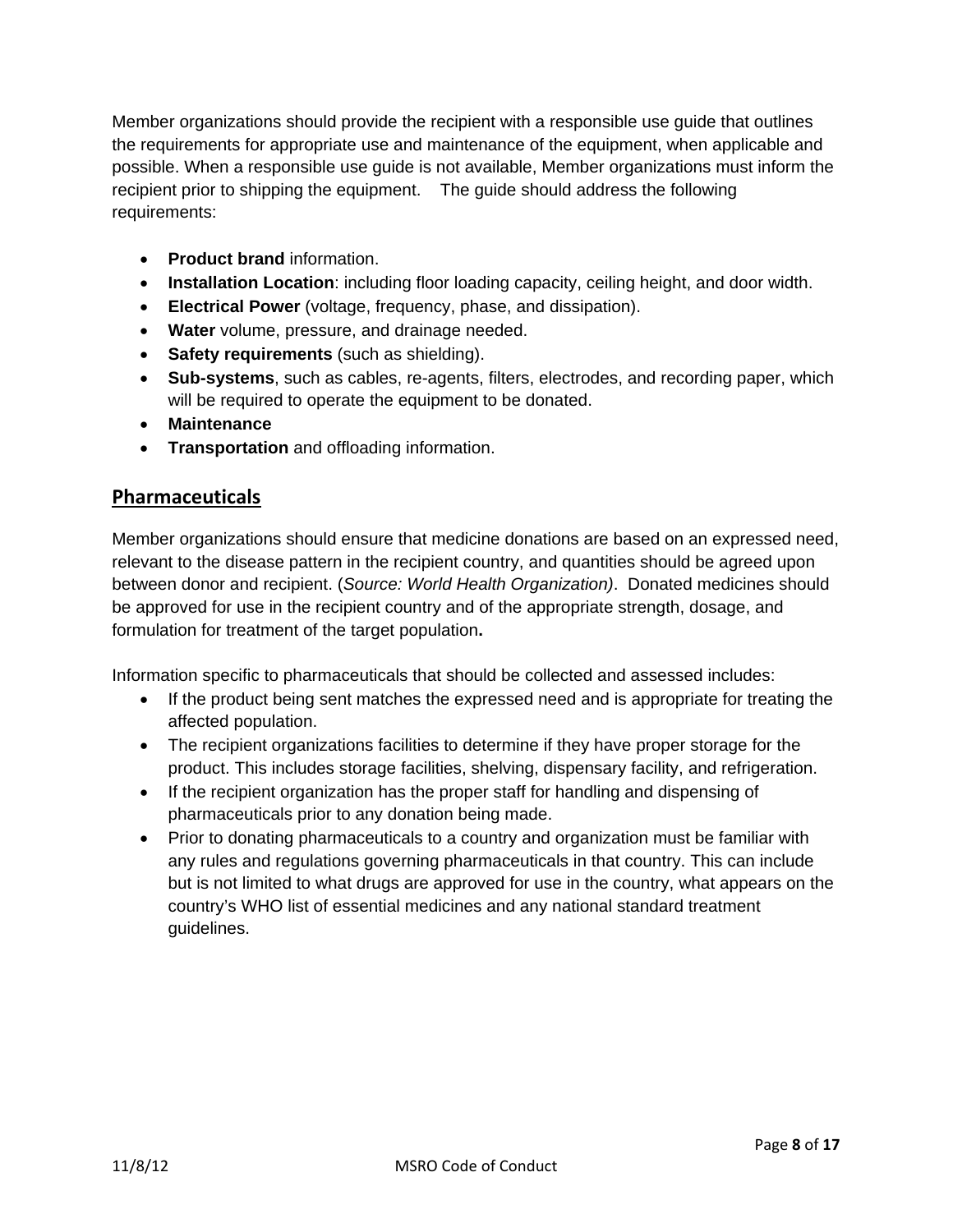# **IV. Quality and Quantity**

Quality and Quantity are important things to consider when planning a donation. The quality of the product must be of the foremost priority. There should be no double standard in quality. If the quality of an item is unacceptable in the donor country, it is also unacceptable as a donation. All donated products should be obtained from a quality ensured source and meet all quality standards in both the donor and recipient countries. Products that do not meet stated quality standards or have been recalled should not be distributed. It is important to maintain the quality of the product throughout the donation process. Product should be packaged and shipped in a manner that safeguards its quality and integrity during transportation.

It is also important that the quantities donated should fit the documented need in order to ensure that the donations in not wasted and does not become an environmental problem.

#### **Consumables**

When donating consumables it is important that the medical personnel that will use the product and/or the personnel responsible for inventory should be involved in the ordering process.

Important factors when Sorting:

- Have a system of sorting disposable supplies into boxes of the exact same items (ex. Latex Exam Gloves size large). When applicable and necessary, organizations should note size or size range and brand information so the recipient can make informed decisions during the item selection process.
- Consumables are packed in boxes suitable for transportation.
- Label with expiration dates, using the earliest expiration in the box as the date identified to the recipient, when applicable.
- Follow all applicable laws/regulations in relation to expiration date guidelines for disposable medical devices.

#### **Medical Equipment**

Member organizations should ensure that donated health care equipment is fully operational at the system and sub-system levels, and that all essential accessories and supplies are available. In addition, member organizations will ensure that the recipient is aware of all the ancillary equipment, ongoing supplies needed and utilities necessary to the support of the device or equipment being donated.

The donated equipment should meet all of the manufacturer's safety and performance specifications.

Properly trained physicians, nurses, and/or technicians who will operate and maintain the requested equipment. If none are currently available, the recipient should provide an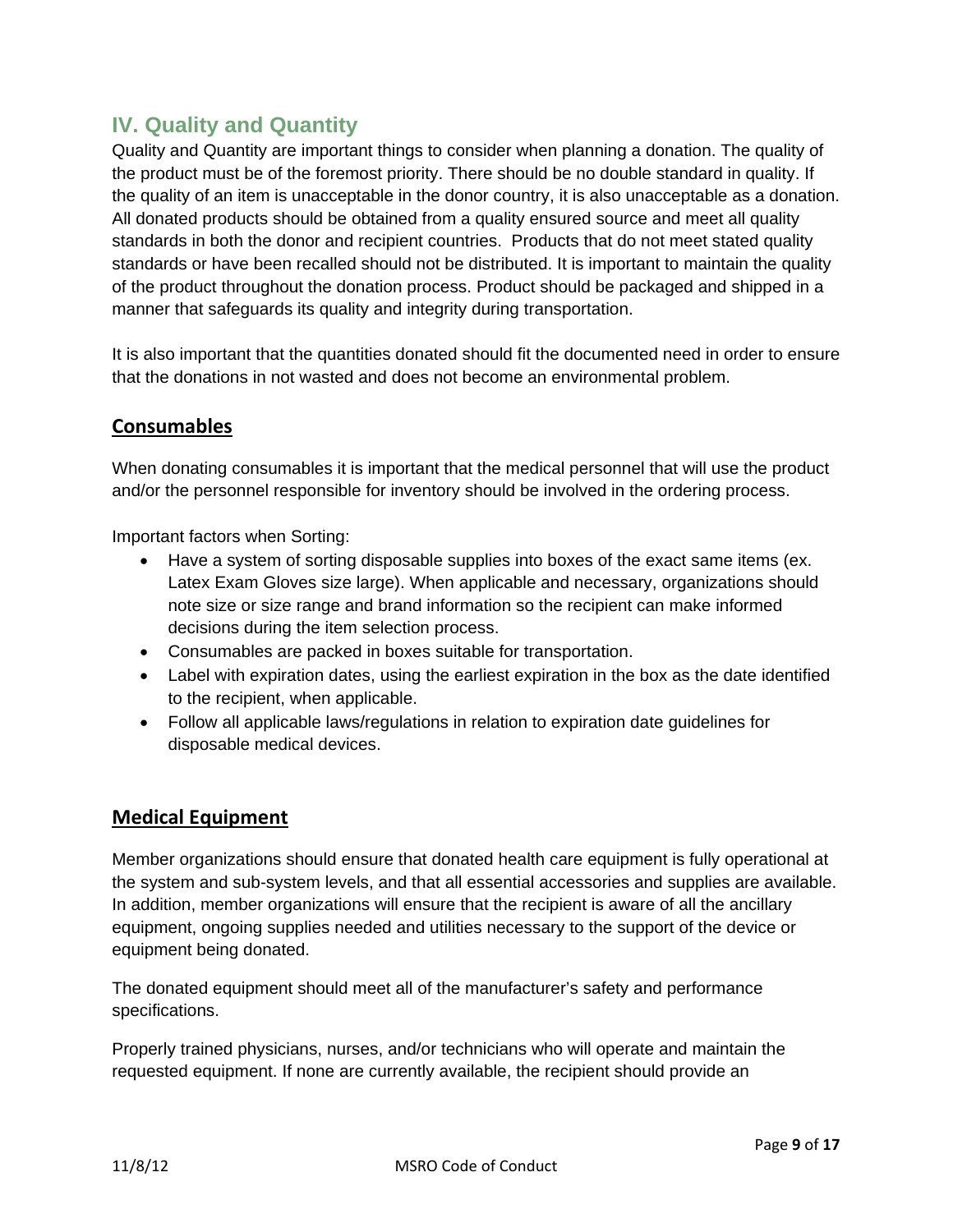explanation of how training of such personnel will be achieved, or equipment lists will be adjusted accordingly.

# **Pharmaceuticals**

The product's generic name should appear on all package and shipping documents, along with other relevant information, e.g. quantity, expiration date, lot and control numbers, and storage/temperature requirements

Pharmacists or Medical Director representing the recipient organization should be involved, either directly or by advising others, in the arrangements for donations of medicines.

Member organizations will ensure that they have proper procedure in place to ensure excess or expired medicines are not shipped, thus creating unnecessary burden for the recipient. Some procedures could include:

- Not shipping drugs with expiration date less than 12 months dating without prior written acceptance and assurance that the product will be utilized before expiry and that the Customs regulations in the recipient country will release shipments with short-dated products.
- Having procedures in place to ensure excess or expired donations are destroyed in accordance with the manufacturers/donor's prescribed procedures and applicable government regulations/WHO guidelines.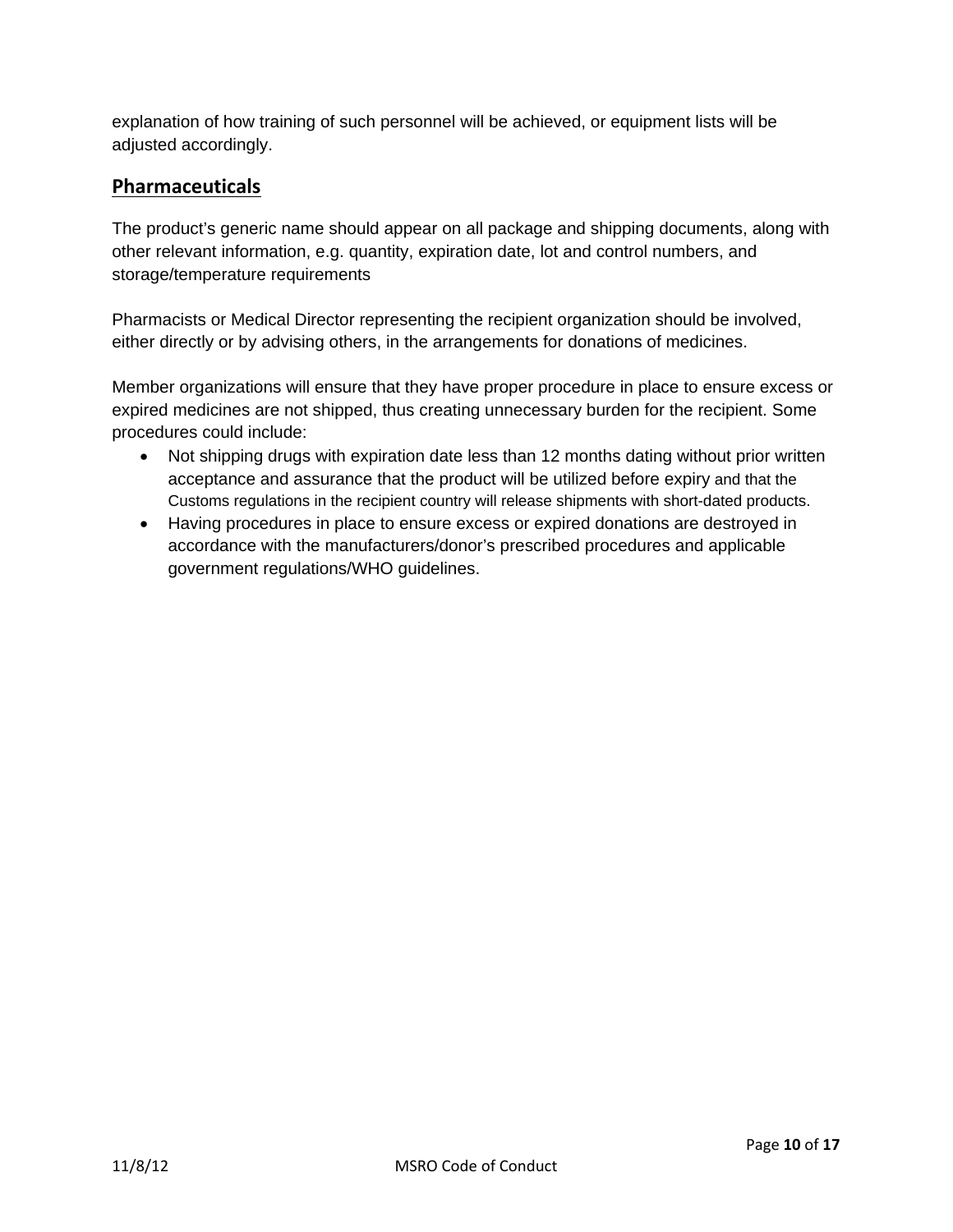# **V. Logistics**

# **General**

#### **Packaging**

Packaging can be one of the most complicated aspects of GIK logistics. Access to high quality medical products can be compromised when proper packaging procedures aren't followed. A strong relationship in country is integral to ensuring product is managed and transported properly once it's in country.

Prior to making a donation the MSRO should work with the recipients to make sure that packaging, labeling, maintenance and operating instructions (when applicable) is able to be understood by the recipient organization**.** 

Protective packaging should take account of the mode of transportation chosen, e.g. glass syringes and bottles must be packed to avoid breakage.

#### **Storage**

Prior to a donation being made recipients should demonstrate that they can provide adequate storage capacity to accommodate necessary supplies and maintenance parts relative to the equipment being donated.

#### **Transportation**

Member organizations should consider the following when transporting a donation:

- The means is appropriate to the circumstances of the donation.
- Shipping documents are clear and contain all the essential information.
- Arrangements for necessary storage are made prior to shipping.

#### **Staging and Loading**

Volume – The capacity of the receiving group should determine through a collaborative process. The mode of transport is determined by the volume of the order, and added products should be agreed upon in advance (medical and non-medical).

Loading – Proper loading should ensure stability, (size and weight distribution, strapping), ease and safety of offloading, be appropriately wrapped, and include pallet packing lists, when necessary for effective redistribution.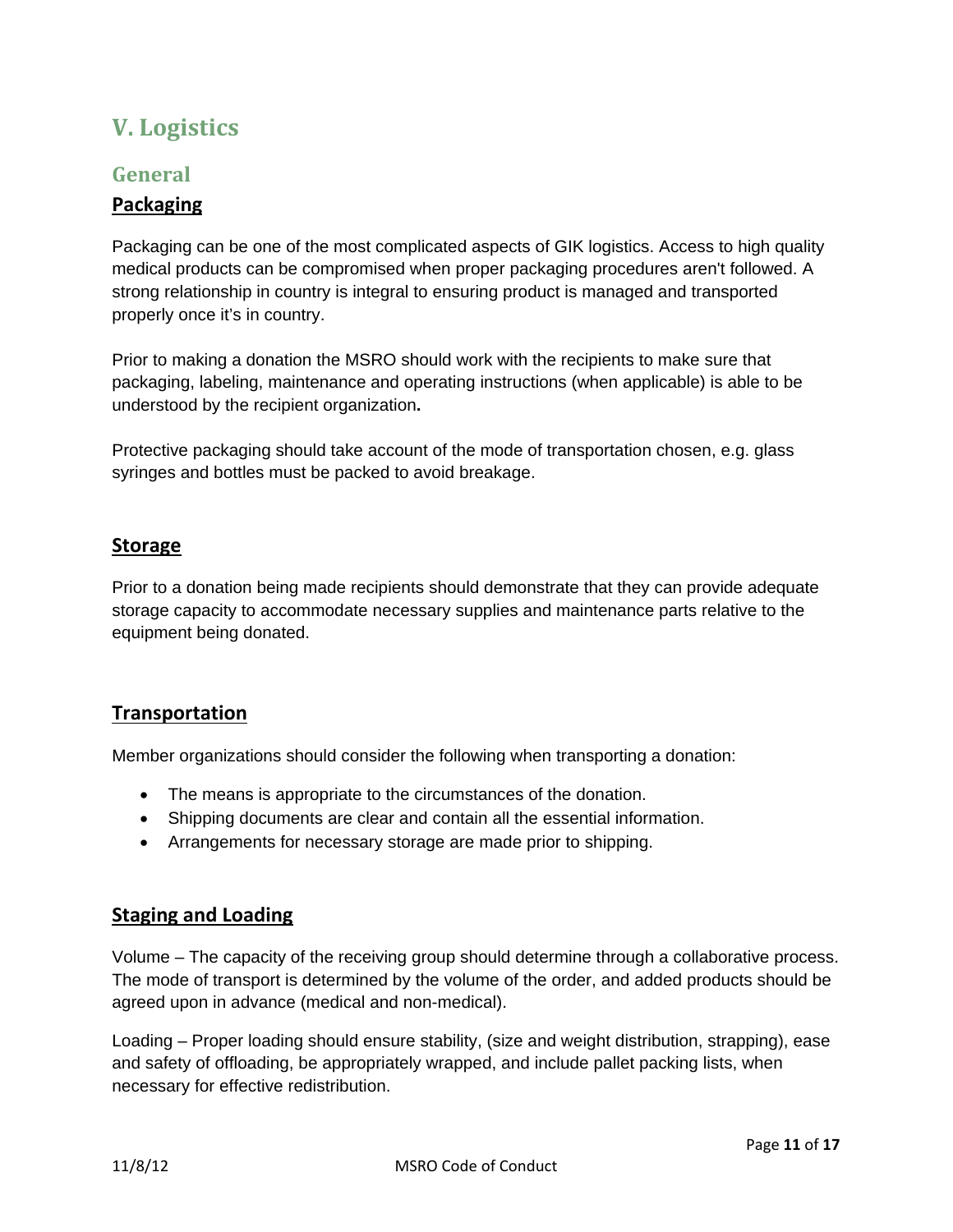#### **Customs Clearance**

Member organizations should ensure that the recipient has access to human resources with the capacity to receive the shipment and the necessary clearance documents to move it through customs in a timely manner. The recipient must be able to provide transportation from the port to the final destination.

#### **Security**

It is highly recommended that member organizations use a high security bolt seal that meets C-TPAT and ISO standards. (ex.) TydenBrooks Intermodal II Seal The seal number should be recorded for internal tracking and on shipping documents.

# **Consumables**

#### **Packaging**

- Expiry date should be clearly labeled on all packaging.
- Consumables are packed in boxes that protect the integrity of the product and are suitable for transportation.
- Packaging should be sealed securely to prevent opening in transit and tampering.

#### **Storage**

Recipients should demonstrate that they can provide adequate storage capacity to accommodate the donated consumables prior to shipping.

#### **Transportation**

Member organizations should ensure that:

- The means of transportation is appropriate to the circumstances of the donation.
- Shipping documents are clear and that they contain all the necessary information.
- All consumables are palletized and shrink-wrapped with an accompanying packing list.

#### **Staging and Loading**

When Staging and Loading a shipment of consumables the following factors should be taken into account: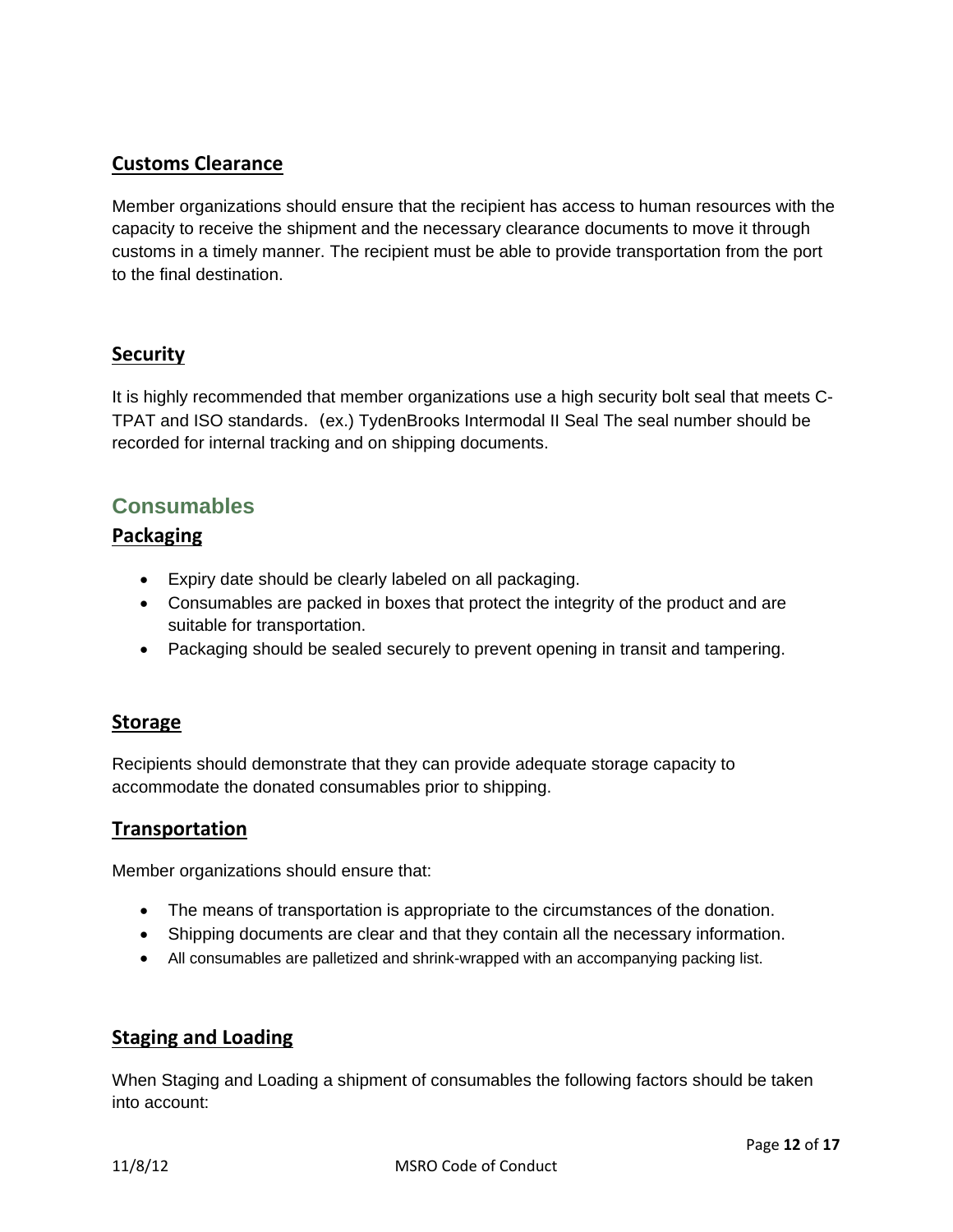- Volume capacity of the receiving group should determine, collaborative process, mode of transport is determined by the volume of the order, and added products should be agreed upon in advance (medical and non-medical).
- Loading Proper loading should ensure stability, (size and weight distribution, strapping), ease and safety of offloading, be appropriately wrapped, and include pallet packing lists, when necessary for effective redistribution.

# **Customs Clearance**

Member organizations should ensure that the recipient has access to human resources with the capacity to receive the shipment and the necessary clearance documents to move it through customs in a timely manner. The recipient must be able to provide transportation from the port to the final destination.

# **Medical Equipment**

## **Packaging**

When packaging equipment MSROs will ensure that:

- Is crated and/or packed to minimize damage during shipment.
- The necessary components referred to in the installation instructions are included, packaged together and shipped with the equipment.
- Installation (for equipment that requires installation), operating and maintenance instructions are included for all equipment. If the instructions are not available, the MSRO will work with the recipient to confirm that they have the capacity to appropriately use the donation.

# **Pharmaceuticals**

#### **Packaging**

When packaging pharmaceuticals for donation, member organizations should take into account the following factors:

- The climatic conditions in the recipient country.
- The necessary steps are taken and materials used to avoid breakage.
- That products requiring maintenance of cold-chain must be properly labeled and contain control thermometers.
- That shipping documents include the product's generic, along with other relevant information, e.g., quantity, expiration date, lot and control numbers and storage/temperature requirements.
- That prescribing information is in a language that will be understood by a staff member at the recipient institution.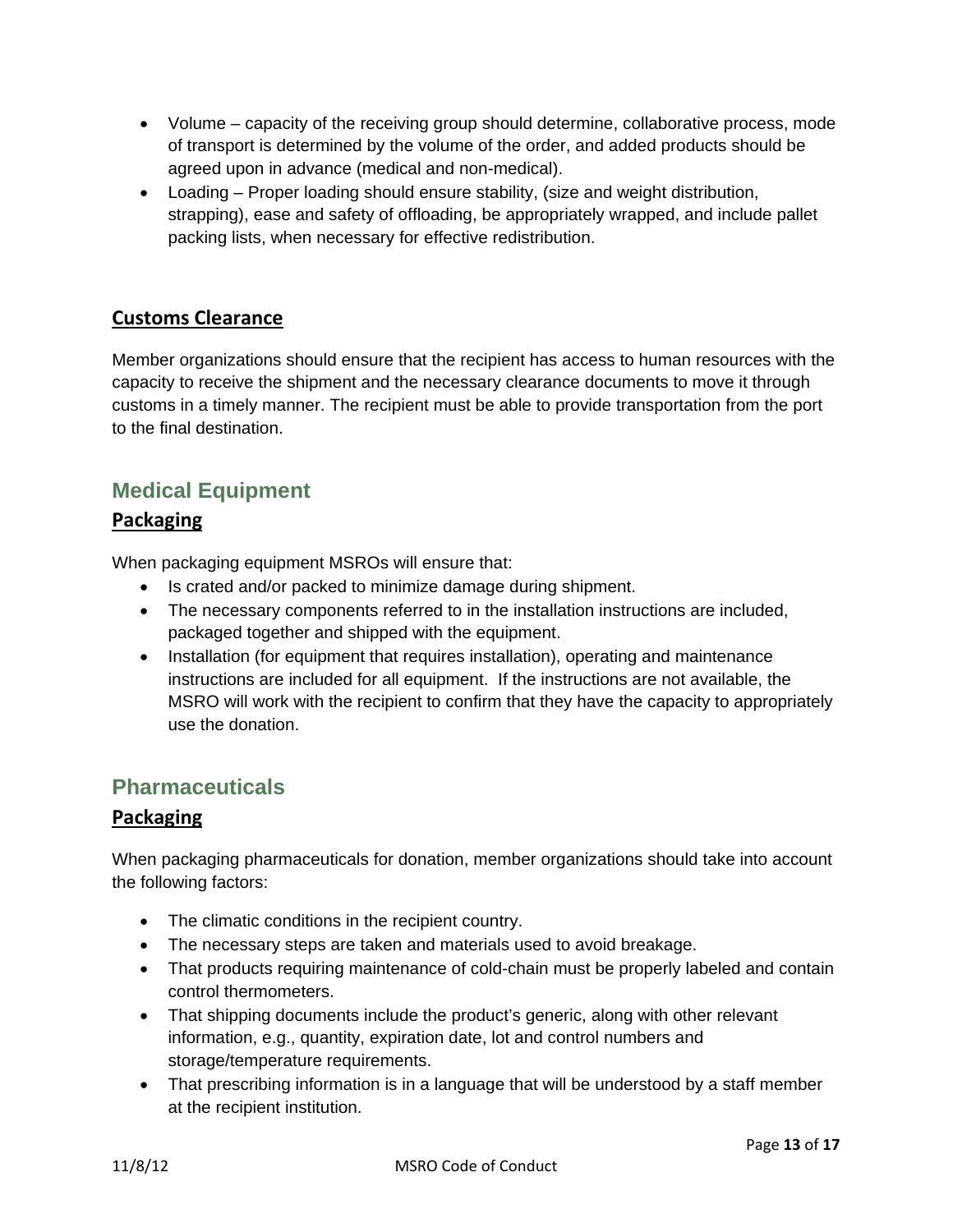# **Transportation**

When shipping pharmaceuticals member organizations should use only qualified, licensed, and reliable transport companies. The duration of time that a shipment will spend in transport should be taken into account when considering the appropriate means of transportation for items requiring refrigeration of maintenance of cold chain.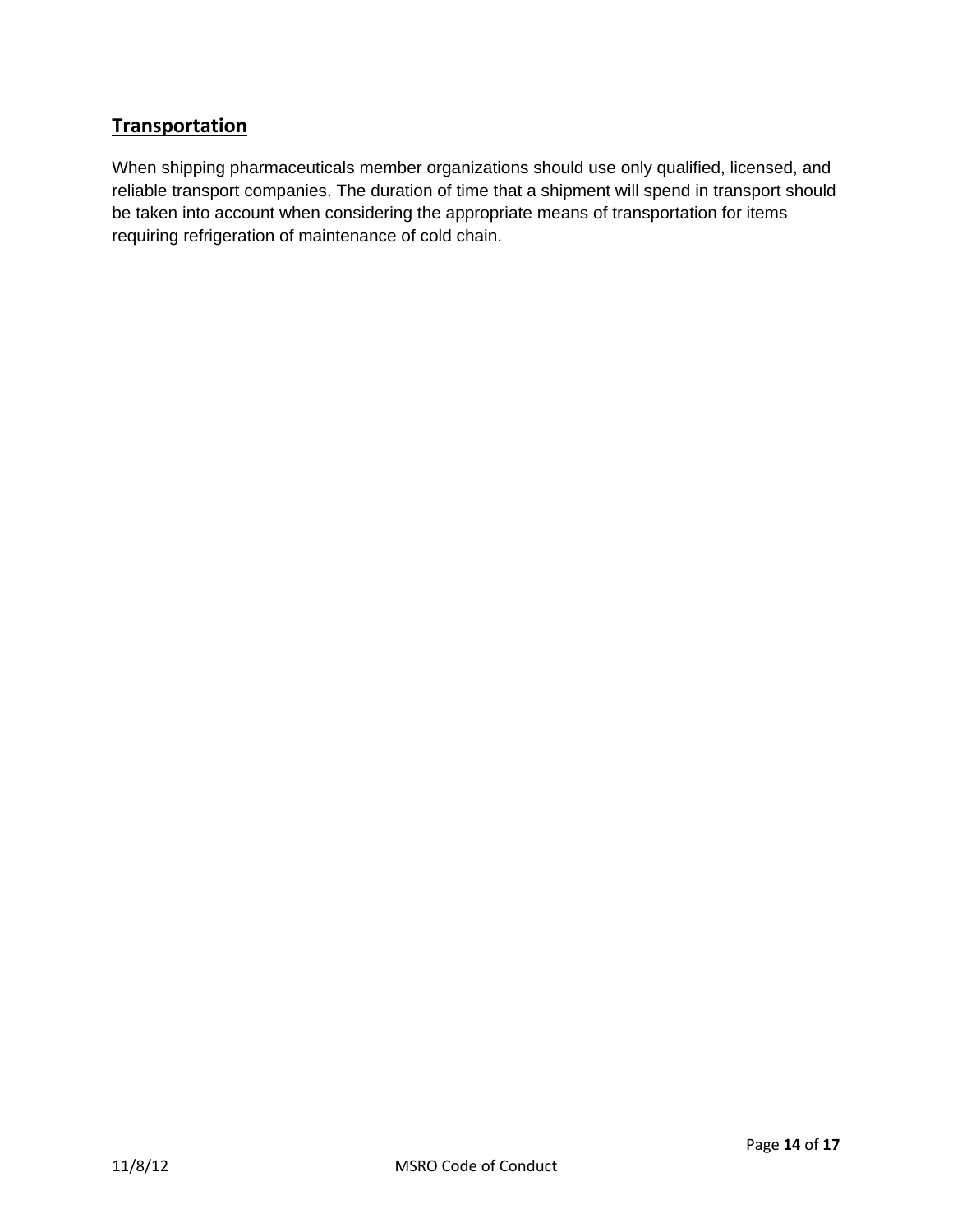# **VIII. Monitoring and Evaluation**

Member organizations should have a process for evaluating the quality of their donations. Thorough evaluations should be conducted periodically, at intervals determined to be best by the member organization. This is necessary to resolve problems, evaluate installation and training, provide feedback and appreciation to donors, and learn how to improve the process, standards, and procedures.

Member organizations should have a plan in place to review the donation program so as to learn from its successes and missteps. The plan should provide ready access to recipients so as to facilitate feedback.

# **IX. Donations in Emergency Situations**

When determining whether or not to donate during a disaster the following factors should be considered:

- Is the local population participating in any assessments and product requests.
- Whether outside aid is being accepted and has been requested.
- What other organizations are responding.
- Is there an expedited plan in place for vetting new partners.

During a disaster product donations should be held to the same quality standards as in nondisaster situations.

#### **Consumables**

Member organizations should verify need and send only those products requested by the recipient. They should be processed and packaged in the same manner as non-emergent shipments and be sent by the most expeditious means available.

#### **Medical Equipment**

The general rule of thumb is that medical equipment should not be donated in emergency situations, unless it is established that the emergency will be continued over a long period. The exception to this is any equipment listed in the guide published by the United Nations entitled Emergency Relief Items: Compendium of Generic Specifications@, Volume 2.

#### **Pharmaceuticals**

Member organizations should send drug donations for emergency use by the most expeditious means available.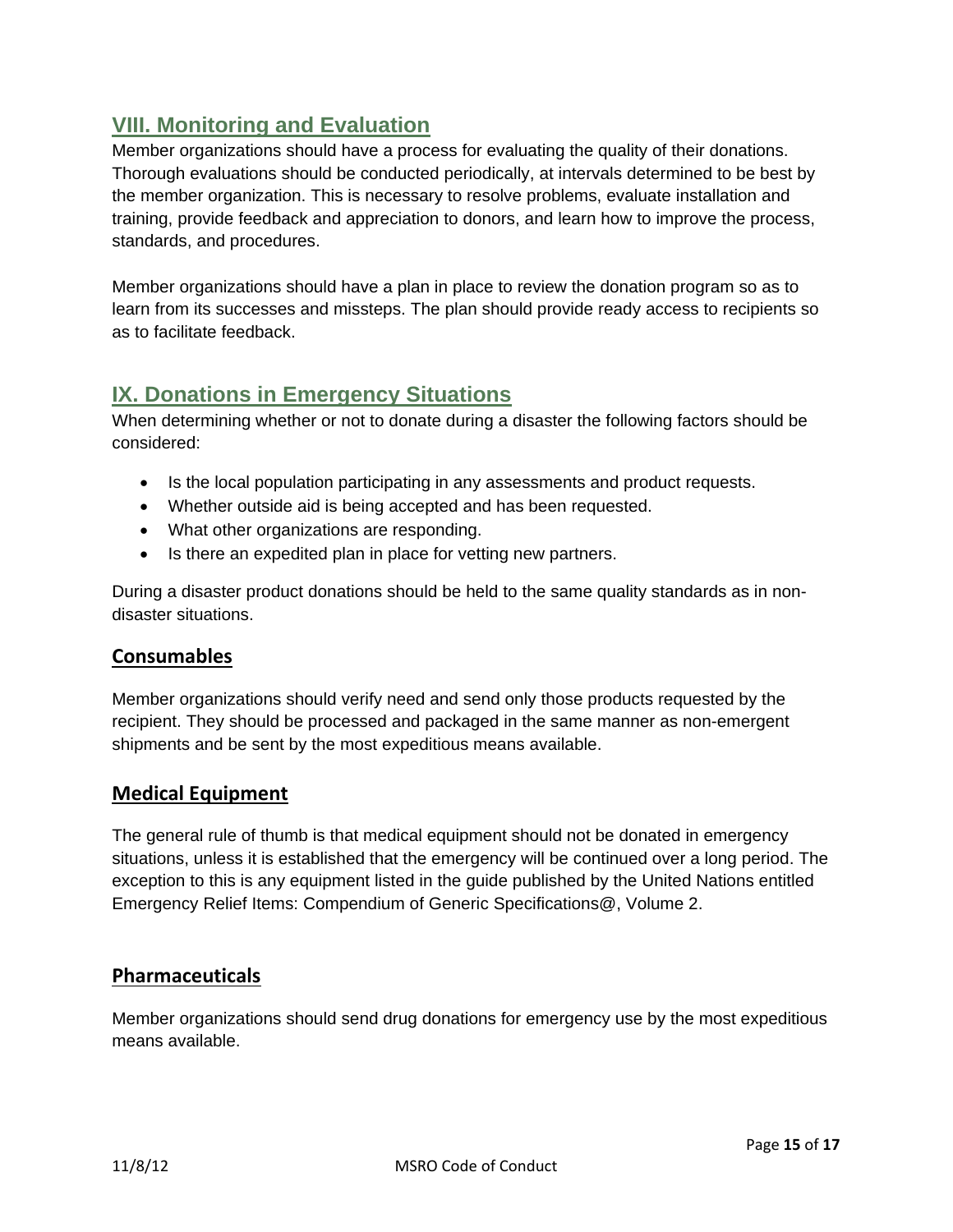# **X. Disposal**

Member organizations shall dispose of hazardous materials in accordance with relevant laws, regulations and good environmental practices.